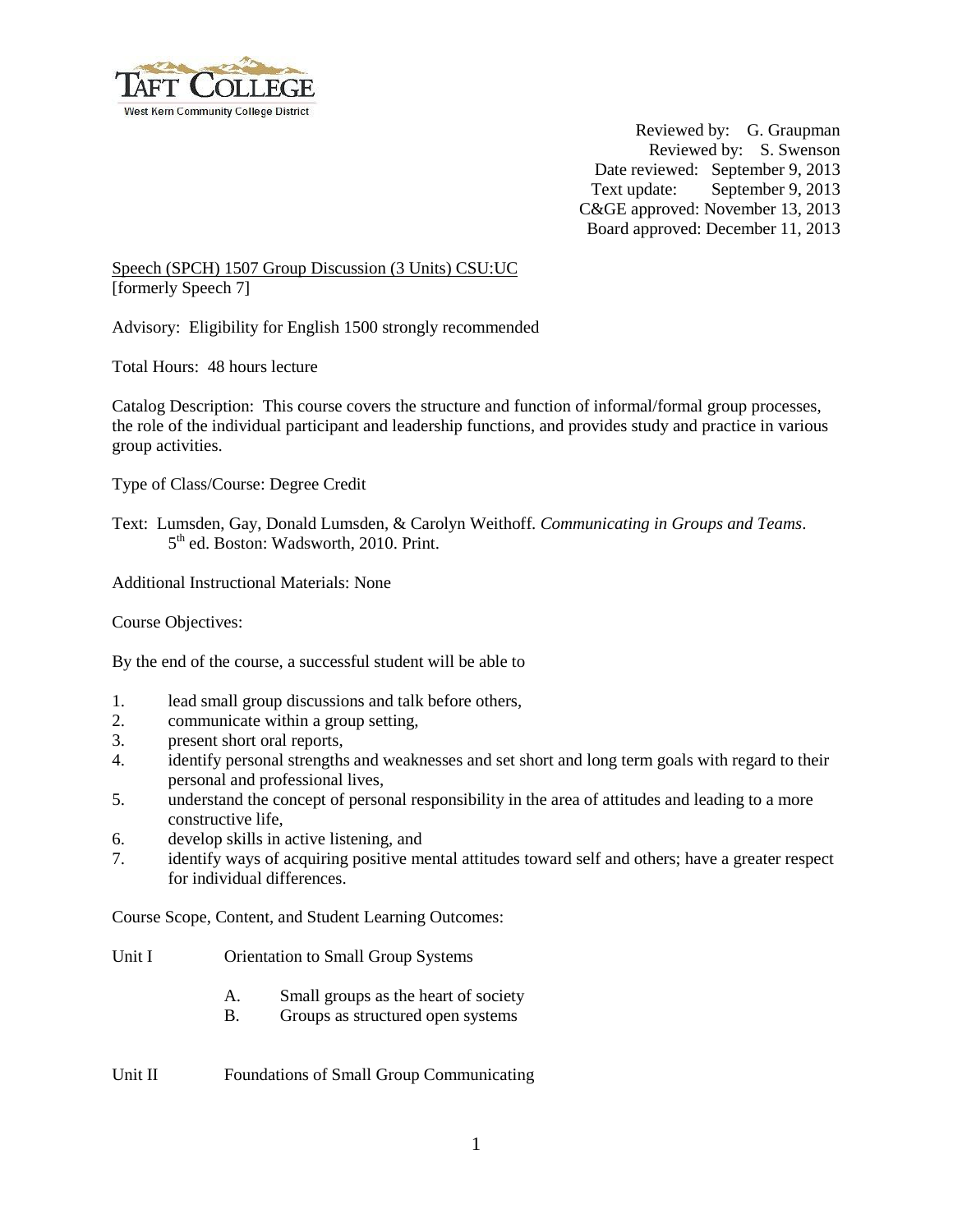

- A. Communication principles for group members
- B. Using Verbal and nonverbal messages in small group communication
- C. Creative and critical thinking in the small group
- D. Group problem-solving procedures

## Unit III Understanding and Improving Group Throughput Processes

- A. Becoming a group
- B. Celebrating diversity in the small group
- C. Managing conflicts productively<br>D. Applying leadership principles
- Applying leadership principles

Unit IV Small Group Public Presentations

- A. Planning and organizing small group oral presentations
- B. Presenting small group oral presentations

Learning Activities Required Outside of Class:

The students in this class will spend a minimum of 6 hours per week outside of the regular class time doing the following:

- 1. Studying
- 2. Answering questions
- 3. Skill practice
- 4. Completing required reading
- 5. Written work
- 6. Observation of or participation in an activity related to course content

Methods of Instruction:

- 1. Lecture/demonstration
- 2. Practice in group discussion techniques
- 3. Practice in summarization skills and short reports
- 4. Practice in oral reading
- 5. Completion of individual inventories, questionnaires, and analysis
- 6. Use of audio tapes and other pertinent audiovisual materials

## Methods of Evaluation:

- 1. Substantial writing assignments, including:
	- 1. essay exam
	- 2. written homework
- 2. Computational or non-computational problem-solving demonstrations, including:
	- 1. homework problems
		- 2. quizzes
- 3. Skill demonstrations, including:
	- 1. class performance
	- 2. performance exam